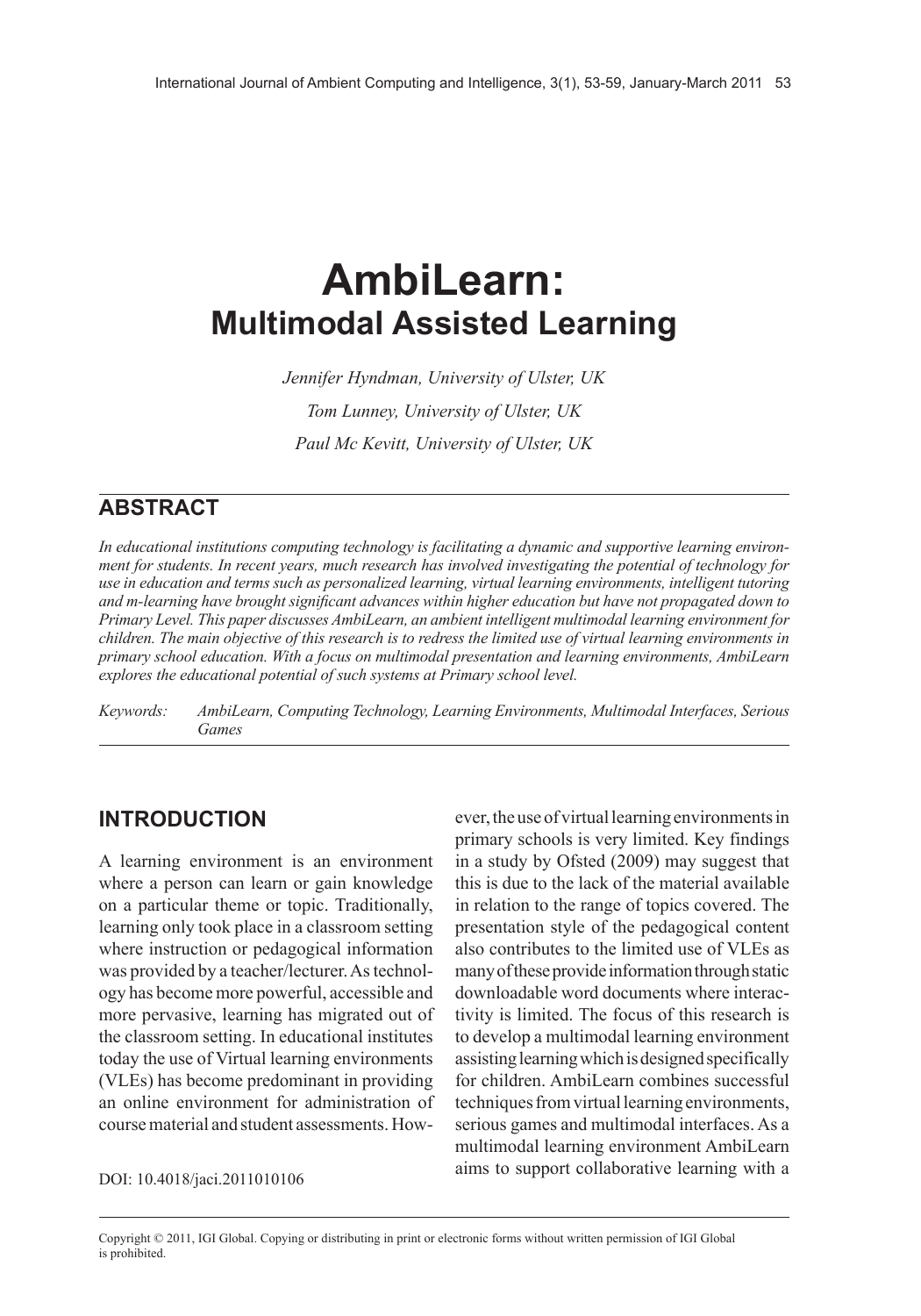general educational aim of encouraging children in their own learning and enabling them to take responsibly for that learning. This paper provides a review of the literature on learning environments and how they can be used effectively. Preliminary work on AmbiLearn is presented and a sample application, Treasure-Learn, is described. The paper concludes by outlining future work.

## **VIRTUAL LEARNING ENVIRONMENTS**

The term 'technology enhanced learning' is used to cover all methods of using technology as a foundation for learning such as: m-learning, elearning and web-based learning. O'Malley et al. (2003, p.1), define m-learning as "any sort of learning that happens when the learner is not at a fixed, predetermined location, or learning that happens when the learner takes advantage of the learning opportunities offered by mobile technologies." Similar to this, e-learning can be defined as electronic learning where the learning is based upon some form of technology including, but not limited to, mobile technologies. All these concepts can encompass the use of the VLEs. In the UK most if not all of the further and higher education institutes are using a VLE such as *Blackboard* or *Moodle*. In this context the VLE is providing opportunities for distant learners, access to course content at any location, any time. Students can catch up on missed lectures/classes, submit assignments and receive feedback at any time. This style of usage enables students to be in constant contact with the course and collaborate with other class members with for example chat boxes and open forums. JISC (2009) provide a comprehensive study of the different uses of virtual learning environments in higher education across multiple disciplines such as economics, medicine, dentistry, business, management and health science. Testimonials from both staff and students indicate high levels of satisfaction with the learning process and many suggest the results indicate a significant improvement in student learning. With each

environment suited to a particular domain, it is not easy to identify which learning environment has most educational potential. A common theme amongst each is the method of providing the pedagogical content which makes it effective. An investigation of interactive multimodal learning suggests that "the most effective learning environments are those that combine verbal and non-verbal representations of the knowledge using mixed-modality presentations" (Moreno & Mayer, 2007). Since 2005 Becta has referred to the VLE as a 'learning platform' which suggests a greater emphasis on the presentation of content (Berry, 2005). The different presentation style of pedagogical content can be deemed as the critical feature needed for VLEs to be appropriate for children, supporting both auditory and visual learning styles, as demonstrated by the use of educational games.

#### **Games as the Learning Environment**

In Northern Ireland, all primary and secondary schools funded by the Department of Education and Learning (DEL) have access to the C2K network (C2K, 2010). Within this network there are resources such as educational games compatible with the aims and objectives of the Northern Ireland curriculum. In the past such edutainment software has been met with much criticism as well as some enthusiastic support. There was much hype when educational games were first released, yet educators were reluctant to adopt them. Recent studies suggest that video games promote the development of skills such as strategic thinking and creativity, offering appropriate and adaptive feedback and the embedding of cognitive strategies that can reduce task time, increase achievement and have a positive effect on student learning (Booth, 2009; Rosas et al., 2003). Mc Farlane et al. (2002) suggest that by providing a fun, playful approach games can facilitate learning in three ways: learning as a result of tasks stimulated by the content of the games, knowledge developed through the content of the game and skills arising as a result of playing the game.

Copyright © 2011, IGI Global. Copying or distributing in print or electronic forms without written permission of IGI Global is prohibited.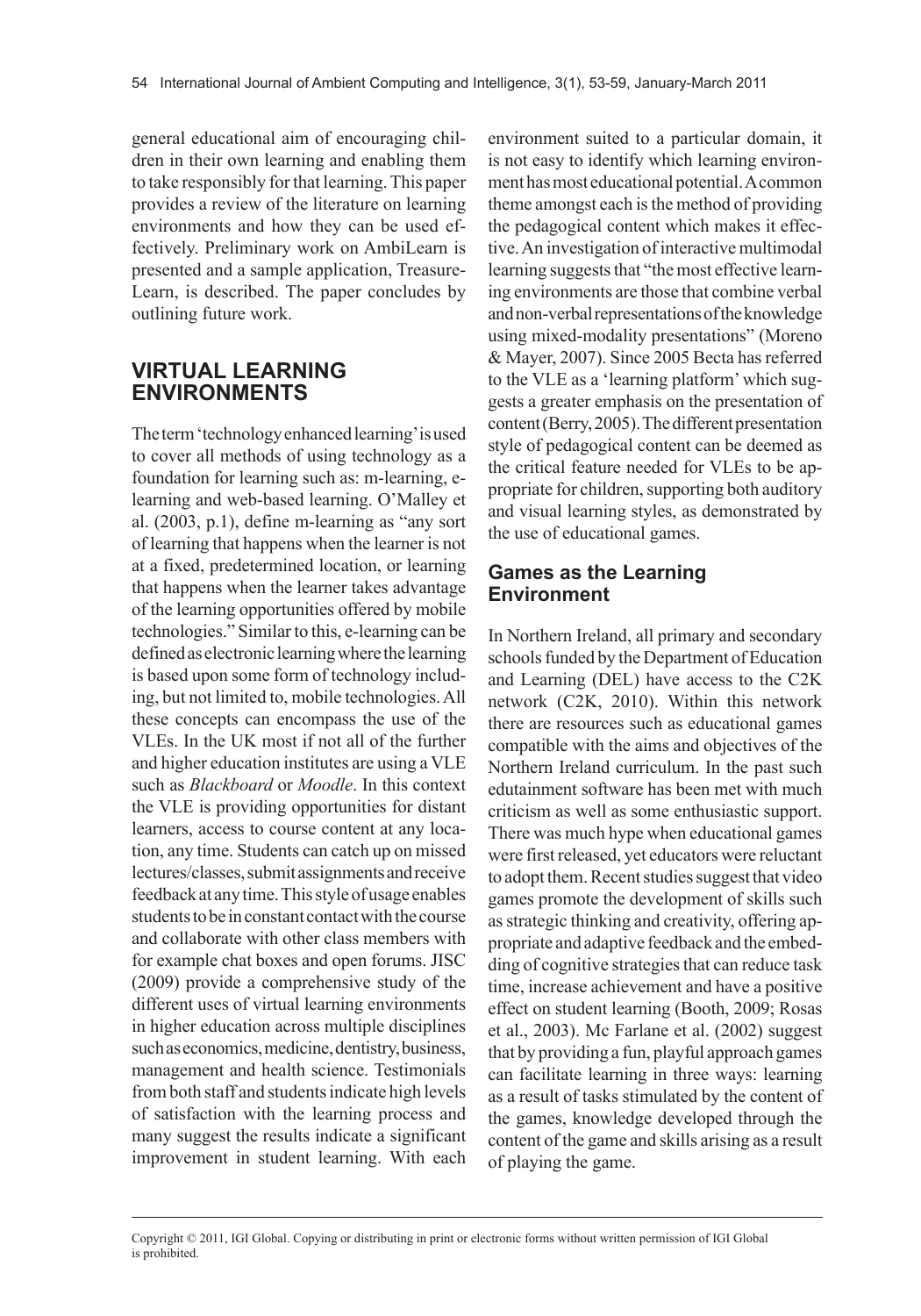#### **Multimodal Interfaces**

As an online environment, the interface to the VLE is essentially a web page. Multimodal output thus plays an important role in such systems as the style in which pedagogical content is provided affects the manner in which a student will process and learn the information. The use of audio and graphic output for portraying information enables users to visualise and further understand certain theories and facts. Using pedagogical agents in learning environments can have a positive impact on motivating students and keeping their attention (Ortiz et al., 2007). The general perception of such animated characters could be that they cause distraction and are irritating, yet certain systems have proven that an embodied agent can have a positive impact on the learning process. Lester et al. (1997, p. 359) state, "the captivating presence of the agents can motivate students to interact more frequently with agent-based educational software. This in turn has the potential to produce significant cumulative increases in the quality of a child's education over periods of months and years." Agents such as Steve (Johnson et al., 1997) and Gandalf (Thórisson, 1996) both provide users with information effectively using verbal and nonverbal communication modalities.

As suggested, providing multimodal output for content delivery has great potential. However, multimodal input also offers many benefits for the user. Multimodal interfaces allow a more natural form of communication while certain combinations of modalities offer ease of use and fluency. Speech and pen/mouse input are arguably the most common combination of modalities as Cohen (1992) suggests and they complement each other by overcoming one's weaknesses with the other's strengths. The rise in mobile learning also strengthens this complementary input approach as device limitations can be overcome by using speech and simple pointing gestures. The use of multiple modalities is ideal within multi-user collaborative environments. A study on children's collaborative interactions suggests that sharing a physical display with multiple input devices may improve collaboration due to heightened awareness of the other user's actions and intentions (Scott et al., 2003).

## **AMBILEARN**

The motivation for AmbiLearn has arisen from gaps in ambient multimodal learning environments in respect of children's education. In all key areas of related research, investigations have proven successful in respect of particular educational domains. Multimodal interfaces and the use of speech and pen have proven to provide complementary interfaces supporting assistance in predominately navigation and tourist systems. Studies have shown how embodied agents have had a positive effect on student learning by maintaining students' attention and hence improving motivation. Serious games have proven to be successful in motivating students and maintaining their interest in a particular educational domain and the different learning environments have facilitated a more flexible means of providing the educational content suitable to different needs of each individual. A focus of this research is to further investigate the educational potential of AmbiLearn, an ambient intelligent multimodal learning environment. AmbiLearn aims to investigate the potential of integrating multimodality and interactivity within a virtual learning environment. As a multimodal system the user can interact through speech and 2-dimensional gestures, and receive feedback through graphics, non-speech audio, speech and an animated character agent.

#### **Architecture**

AmbiLearn's architecture is shown in Figure 1, with the dialogue manager as the central component. The dialogue manager is responsible for the fusion of input data, semantic representation and decision making based upon user intentions. Here, application models are referred and multimodal presentation is generated and organized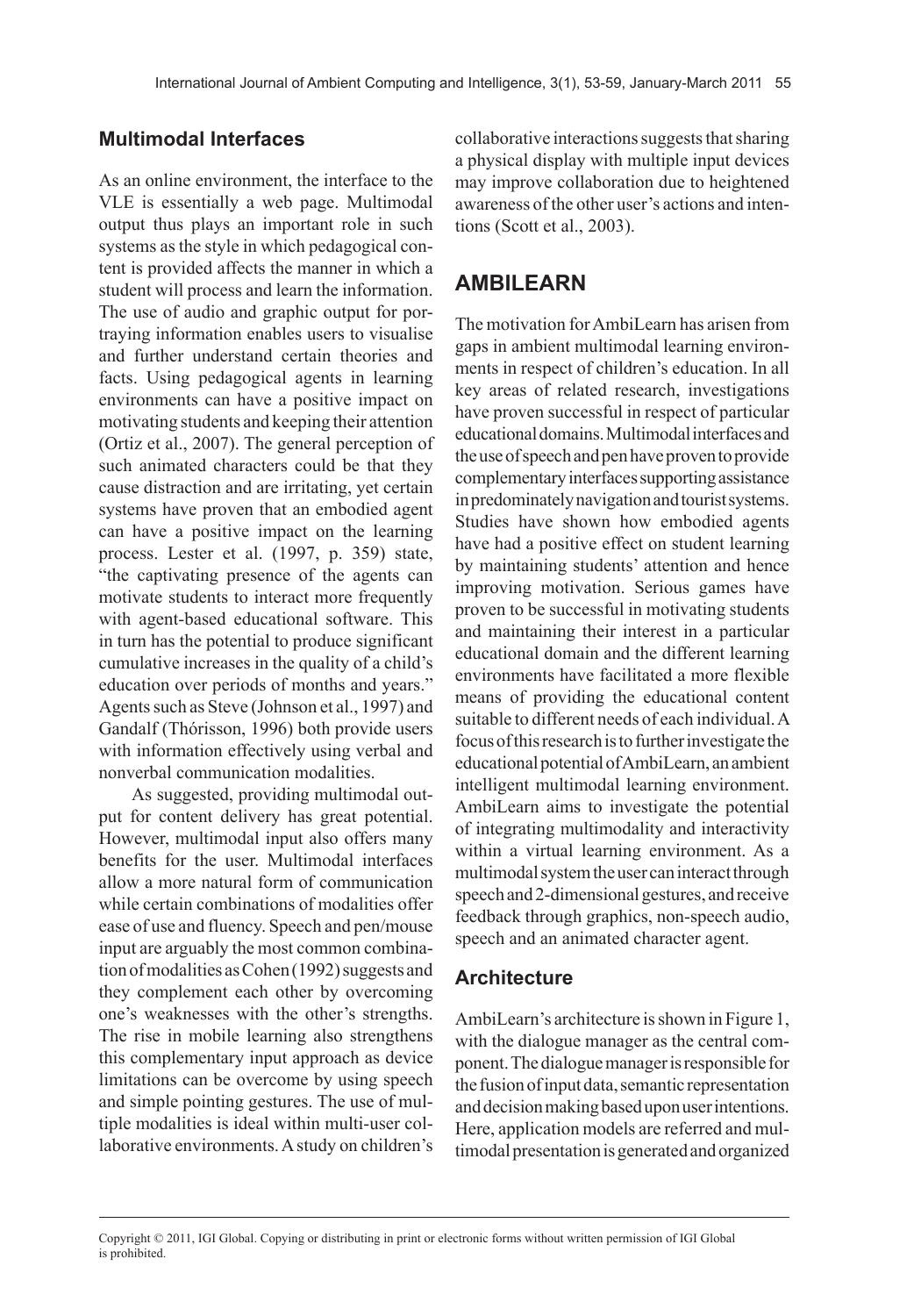for output rendering. The pedagogical manager and domain manager relate to the pedagogical model and domain model respectively and are essentially the plug-in knowledge/content and application.

### **Dialogue Manager**

The dialogue manager is in essence the heart of AmbiLearn. Multimodal input is fused together and represented semantically to obtain the users intentions. Based upon these intentions and the current state of application, a decision making module takes appropriate action. This action can be through the domain manager or the pedagogical manager. The domain manager initiates and terminates sessions with the application and requests and responds to information. The pedagogical manager requests, extracts and integrates relevant pedagogical information. The decision making module then sends the relevant information for multimodal presentation to be rendered for the user. In addition, personal information may be obtained by the user modeling module to amend and update a user profile.

#### **Application Models**

What differentiates AmbiLearn applications from many others is the concept of having the information available in numerous formats. One method is to use Resource Description Framework (RDF) to semantically represent pedagogical information on a particular theme enabling a range of applications to use it. A multimodal presentation system can thus provide content through a conversational style game, where users can interact with a character to gain further knowledge. A fact file may be used to provide a visual portrayal of the information through text, movies or images to support those pupils who prefer a visual style of learning.

#### **TreasureLearn**

The educational approach taken by AmbiLearn is demonstrated by TreasureLearn which is a treasure hunt style game. An activity diagram of TreasureLearn is shown in Figure 2 which highlights the use of multiple modalities throughout the application. General feedback will be through the medium of spoken output



*Figure 1. Architecture of AmbiLearn*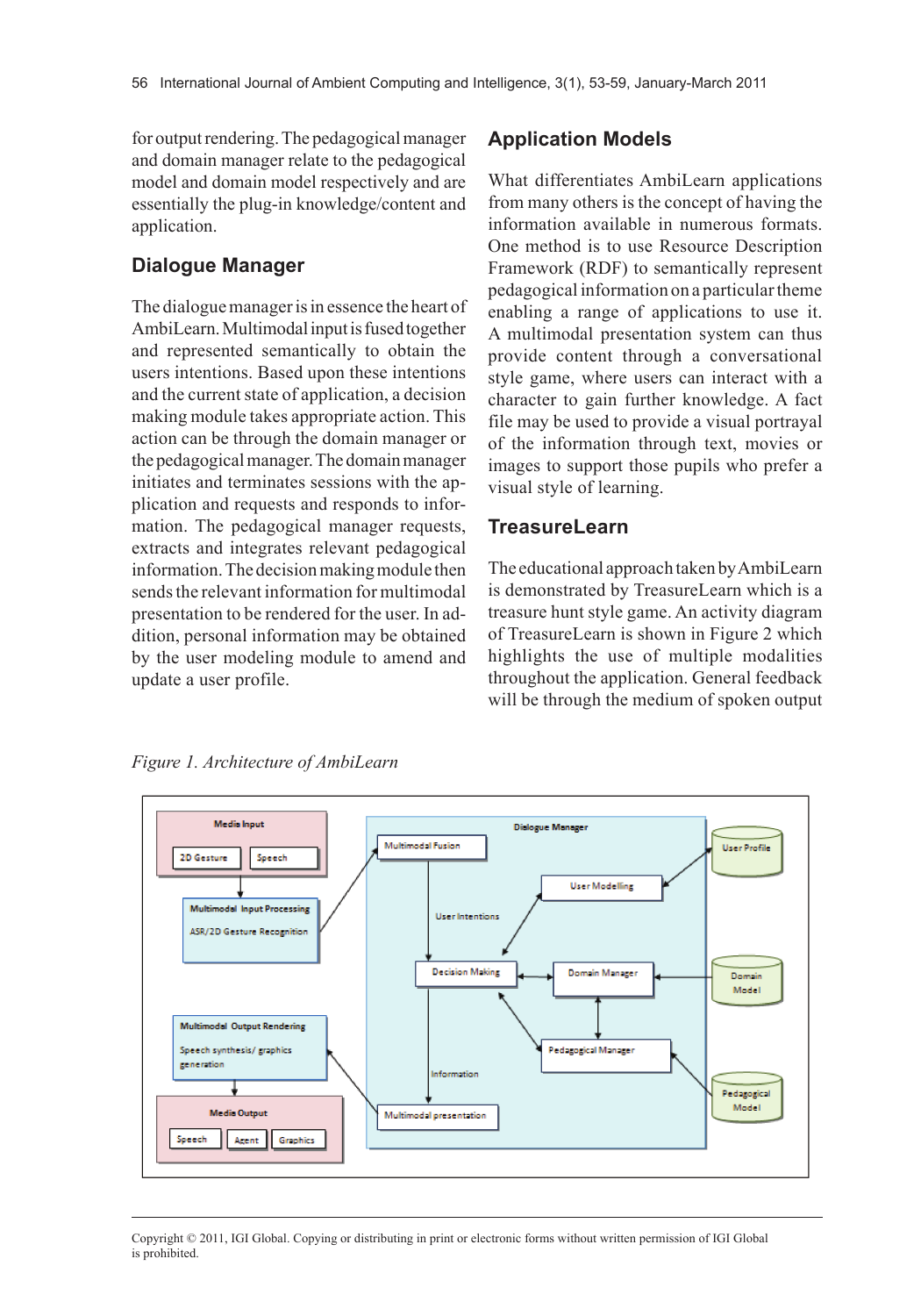from a character agent. Users will interact for navigation purposes though spoken keywords or mouse/pen inputs or a combination of both. Modules within TreasureLearn are as follows:

- *Gameplay:* In game design the game play module is concerned with the challenges a player is faced with and the actions taken to overcome the challenges. This module will essentially provide the user with the rules and game concepts. This information will be provided through the use of an embodied agent; however limited interaction occurs within this module. Depending on the user and their previous interactions, this module will provide the information regarding the level, or area of game play they are due to commence.
- *Knowledge:* A knowledge module within the game will provide the pedagogical content which will comply with the intended age group and core curriculum.

This information can be provided through the embodied agent and simply provides the user with content which will need to be recalled to overcome certain challenges.

- *Challenge:* The challenge module provides the main interaction within TreasureLearn. This module is responsible for accepting the knowledge the user provides and determining whether the user responded to an answer or puzzle correctly. The user input at this stage will be logged for analysis at a later stage.
- *Goal:* The goal module will provide the user with an update on their progress such as moving between levels. This module is concerned with updating the user information. At the end of each game session, i.e. each time the user plays, this module will be invoked to record and update the logged information so that an external user monitoring and assessment facility is available.

*Figure 2. TreasureLearn activity diagram*



Copyright © 2011, IGI Global. Copying or distributing in print or electronic forms without written permission of IGI Global is prohibited.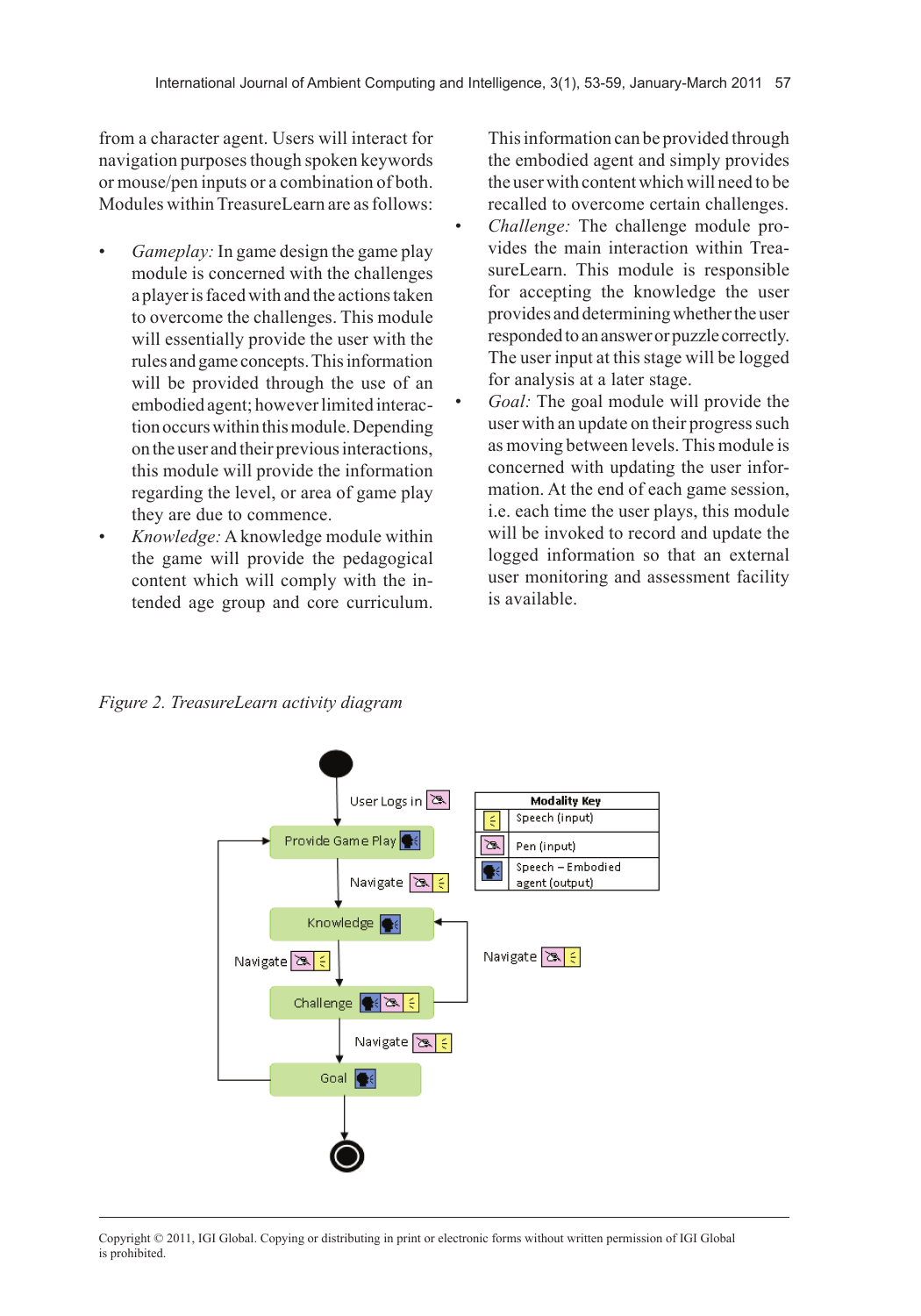#### **CONCLUSION AND FUTURE WORK**

This paper has outlined the work to date associated with AmbiLearn, a multimodal virtual learning environment for primary school education. The multimodality of AmbiLearn will enable the user to employ a combination of speech and pen as input and offer rich feedback through the use of speech, graphics and an embodied agent. An application, TreasureLearn is being developed as a treasure hunt style game to demonstrate and test the educational potential of using multimodal presentation as a dynamic method of providing pedagogical content. AmbiLearn has a general educational aim to encourage children in their own learning and enable them to take responsibly for that learning.

AmbiLearn is being developed as an online environment using ASP.NET and Silverlight 4 as its interface technologies. Further investigation is required into the technologies of Speech recognition and the standards of Voice XML and SALT for the AmbiLearn speech capabilities. Sample pedagogical content will be tagged using the Resource Description Framework (RDF) standards to facilitate the development of a semantic search. The testing and evaluation of AmbiLearn/TreasureLearn will involve children, aged between 7 and 9 as subjects, working with the different functionalities of AmbiLearn. Pre-tests and Post-tests may be used to determine the learning attainment. Through questionnaires using The Fun Toolkit (Read & McFarlane, 2006) an evaluation can be carried out. Additionally using Cloud Computing as a delivery platform can open the opportunity for AmbiLearn to be accessed using mobile technologies in a ubiquitous fashion.

## **REFERENCES**

C2K. (2010). Retrieved from http://www.c2kni. org.uk

Berry, M. (2005). *A virtual learning environment in primary education.* Retrieved from http://www. worldcitizens.net/ftp/Primary%20VLE.pdf

Booth, R. (2009, February 12). Video games are good for children – EU report. *The Guardian*, *2*.

Cohen, P. (1992). The role of Natural Language in a Multimodal Interface. In *Proceedings of the 5th Annual Symposium on user interface software and technology,* Montreau, CA (pp. 143-149). New York: ACM.

JISC. (2009). *Tangible benefits of e-learning*. Retrieved from http://www.jiscinfonet.ac.uk/casestudies/tangible

Johnson, W. L., & Rickel, J. (1997). Steve: an animated pedagogical agent for procedural training in virtual environments. *SIGART Bulletin, December, 8*(1-4), 16-21.

Lester, J. C., Converse, S. A., Kahler, S. E., Todd Barlow, S., Stone, B. A., & Bhogal, R. S. (1997). The Persona Effect: Affective Impact of Animated Pedagogical Agents. In *Proceedings of the SIGCHI conference on Human factorsin computing systems,* Atlanta (pp. 359-366). New York: ACM.

McFarlane, A., Sparrowhawk, A., & Heald, Y. (2002). *Report on the educational use of games: An exploration by TEEM of the contribution which games can make to the education process*. Retrieved from http://www.teem.org.uk/publications/teem\_gamesined\_full.pdf

Moreno, R., & Mayer, R. (2007). Interactive Multimodal Learning Environments. *Educational Psychology Review*, *19*, 309–326. doi:10.1007/ s10648-007-9047-2

O'Malley, C., Vavoula, G., Glew, J., Taylor, J., Sharples, M., & Lefrere, P. (2003). *MOBILearn WP4–guidelinesforLearning/Teaching/Tutoringin a Mobile Environment.* Retrieved from http://www. mobilearn.org/download/results/guidelines.pdf

Ofsted, (2009). *Virtual learning environments: an evaluation of their development in a sample of educationalsettings.* Retrieved from http://www.ofsted. gov.uk/Ofsted-home/Publications-and-research

Ortiz, A., Carretero, M., Oyarzun, D., Yanguas, J., Buiza, C., Gonzalesm, M., & Etxeberria, l. (2007). Elderly Users in Ambient Intelligence: Does an avatar improve the interaction? In *Universal Access in Ambient Intelligence Environments* (LNCS 4397, pp. 99-114). Berlin: Springer.

Read, J., & McFarlane, S. (2006). Using the Fun Toolkit and Other Survey Methods to Gather Opinions in Child Computer Interaction. In *Proceedings ofthe 2006 conference on interaction design and children,* Tampere, Finland (pp. 81-88). New York: ACM.

Copyright © 2011, IGI Global. Copying or distributing in print or electronic forms without written permission of IGI Global is prohibited.